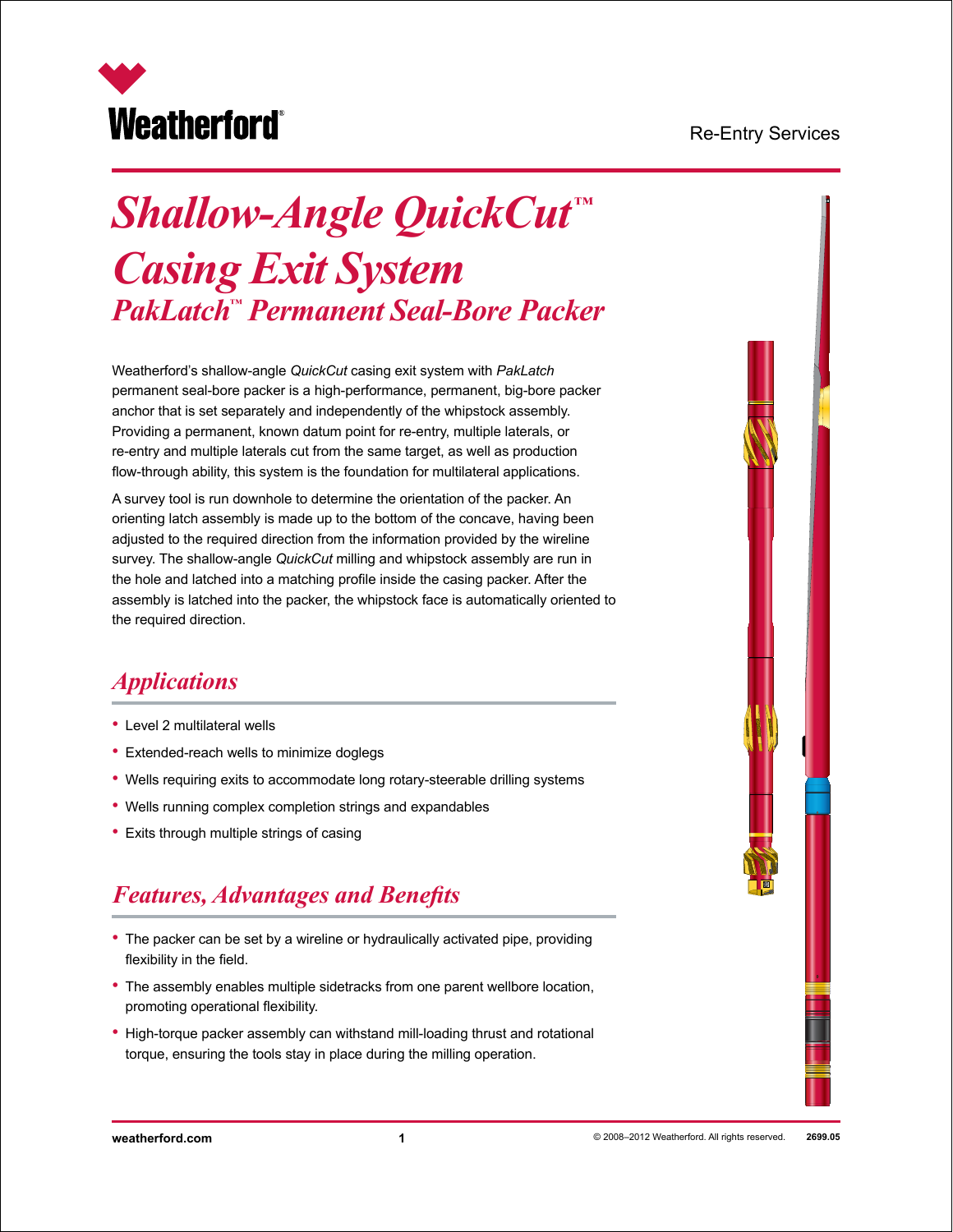

## *Features, Advantages and Benefits (continued)*

- The packer anchor enables 360° whipstock orientation (adjustable in 4° increments), enhancing the ability to reach target, reducing the drill time to reach target and ultimately saving operational time and costs.
- The assembly provides re-entry access to the laterals, enabling future remediation.
- The unique lug technology protects the whipstock during cutout and accurately directs the mill into the casing wall, enabling more accurate drilling windows.
- The shallow-angle *QuickCut* milling assembly consistently generates a smooth transition from the parent bore into the lateral section by utilizing a full-gauge three-mill design.
- The large packer ID and accessories enable lower zonal production, providing isolation from below.
- The assembly provides a straight overpull to release the whipstock anchor from the packer, simplifying operations.
- Designed for hostile environments, the *PakLatch* packer can withstand hydrogen sulfide, high pressures, and high temperatures as required by ISO 14310, V3.
- The system can be can be retrieved through multiple methods, promoting operational flexibility.
- The 2° single-angle concave creates a smooth transition from the parent bore into the lateral section, reducing operational time and costs.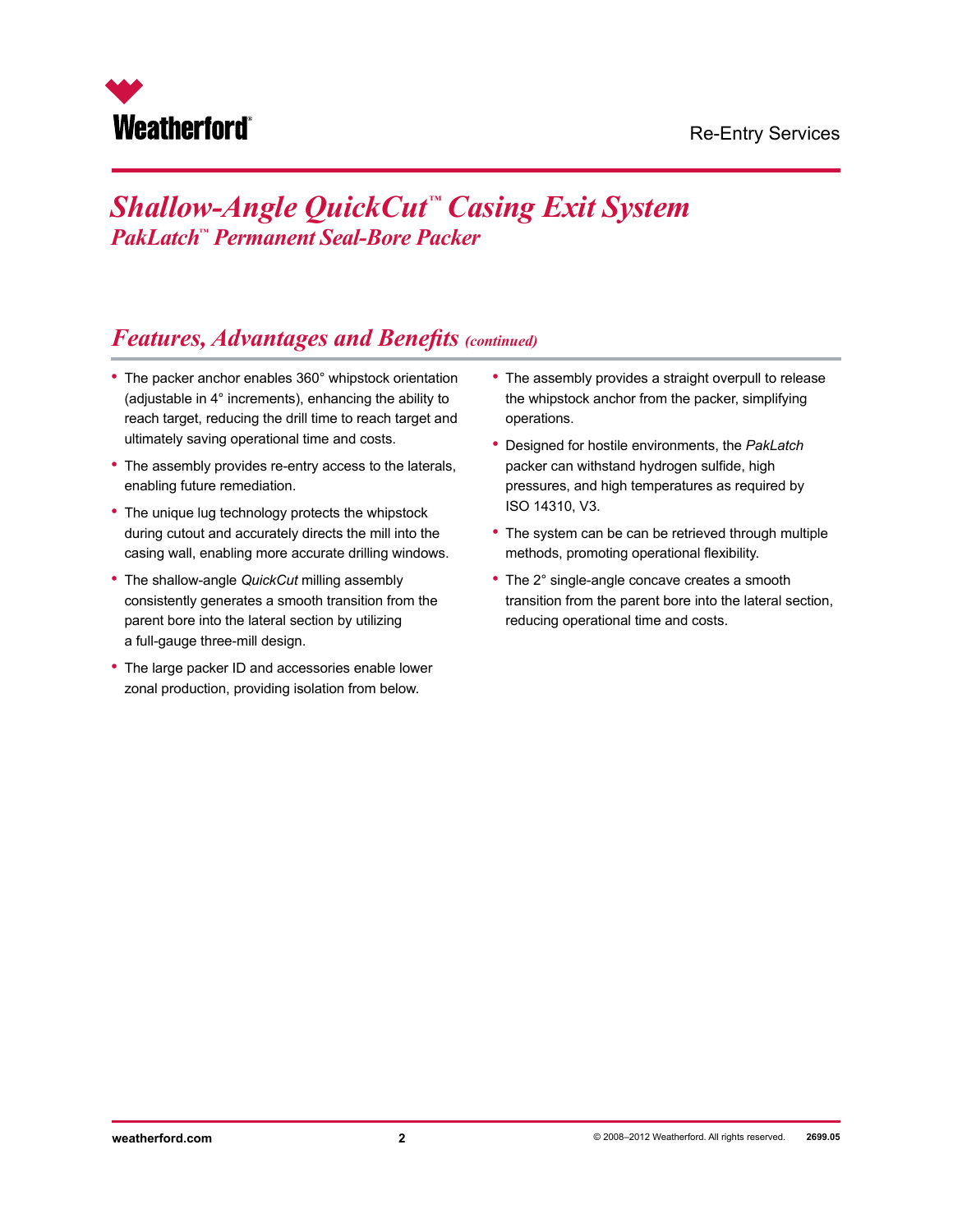

# *Specifications*

#### **Milling Assemblies**

| Casing                  |                         |                           | <b>Lead Mill</b>    |                         | <b>Secondary Mill</b>           |                     |                                           | <b>Steering Mill</b>                                    |                     |                                |
|-------------------------|-------------------------|---------------------------|---------------------|-------------------------|---------------------------------|---------------------|-------------------------------------------|---------------------------------------------------------|---------------------|--------------------------------|
| OD<br>(in./mm)          | Weight<br>(lb/ft, kq/m) | Concave<br>OD<br>(in./mm) | OD<br>(in.lmm)      | Pilot OD<br>(in/mm)     | <b>Box</b><br><b>Connection</b> | OD<br>(in./mm)      | <b>Connection</b><br>Box × Pin            | <b>Flex Mandrel</b><br><b>Connection</b><br>Box × Pin   | OD<br>(in/mm)       | <b>Connection</b><br>Box × Pin |
| $\overline{7}$<br>177.8 | 23.0 SD<br>34.2 SD      | $5 - 1/2$                 | $6 - 1/4$<br>158.8  |                         | 3-1/2 Reg                       | $6 - 1/4$<br>158.8  | 3-1/2 Req                                 | Flex mandrel<br>is incorporated<br>in secondary<br>mill | $6 - 1/4$<br>158.8  |                                |
|                         | 23.0<br>34.2            |                           |                     | 5<br>127.0              |                                 | $6 - 1/8$<br>155.6  |                                           |                                                         |                     |                                |
|                         | 26.0<br>38.7            |                           | $6 - 1/8$<br>155.6  |                         |                                 |                     |                                           |                                                         | $6 - 1/8$<br>155.6  |                                |
|                         | 29.0 SD<br>43.2         |                           |                     |                         |                                 |                     |                                           |                                                         |                     | 3-1/2 IF<br>$\pmb{\times}$     |
|                         | 29.0*<br>43.2           | 139.7                     | $6*$<br>152.4       | $4 - 1/2$<br>114.3      |                                 | $6*$<br>152.4       |                                           |                                                         | $6*$<br>152.4       | 3-1/2 Req                      |
|                         | $32.0*$<br>47.6         |                           | $5 - 7/8*$<br>149.2 |                         |                                 | $5 - 7/8*$<br>149.2 |                                           |                                                         | $5 - 7/8*$<br>149.2 |                                |
|                         | 32.0 SD*<br>47.6 SD     |                           | $6*$<br>152.4       |                         |                                 | $6*$<br>152.4       |                                           |                                                         | $6*$<br>152.4       |                                |
|                         | $35.0*$<br>52.1         |                           | $5 - 7/8*$<br>149.2 |                         |                                 | $5 - 7/8*$<br>149.2 |                                           |                                                         | $5 - 7/8*$<br>149.2 |                                |
| $9 - 5/8$<br>244.5      | 40.0<br>59.5            | 8<br>203.2                | $8 - 5/8$<br>219.1  | $\overline{7}$<br>177.8 |                                 | $8 - 5/8$<br>219.1  | $4-1/2$ IF<br>$\pmb{\times}$<br>4-1/2 Reg | $4 - 1/2$ IF                                            | $8 - 5/8$<br>219.1  |                                |
|                         | $43.5*$<br>64.7         |                           |                     |                         | 4-1/2 Reg                       | $8 - 1/2*$<br>215.9 |                                           |                                                         |                     | $4 - 1/2$ IF                   |
|                         | $47.0*$<br>69.9         |                           | $8 - 1/2*$<br>215.9 | $6 - 3/8*$<br>161.9     |                                 |                     |                                           |                                                         | $8 - 1/2*$<br>215.9 |                                |
|                         | $53.5*$<br>79.6         |                           |                     |                         |                                 |                     |                                           |                                                         |                     |                                |

\*Heavyweight assemblies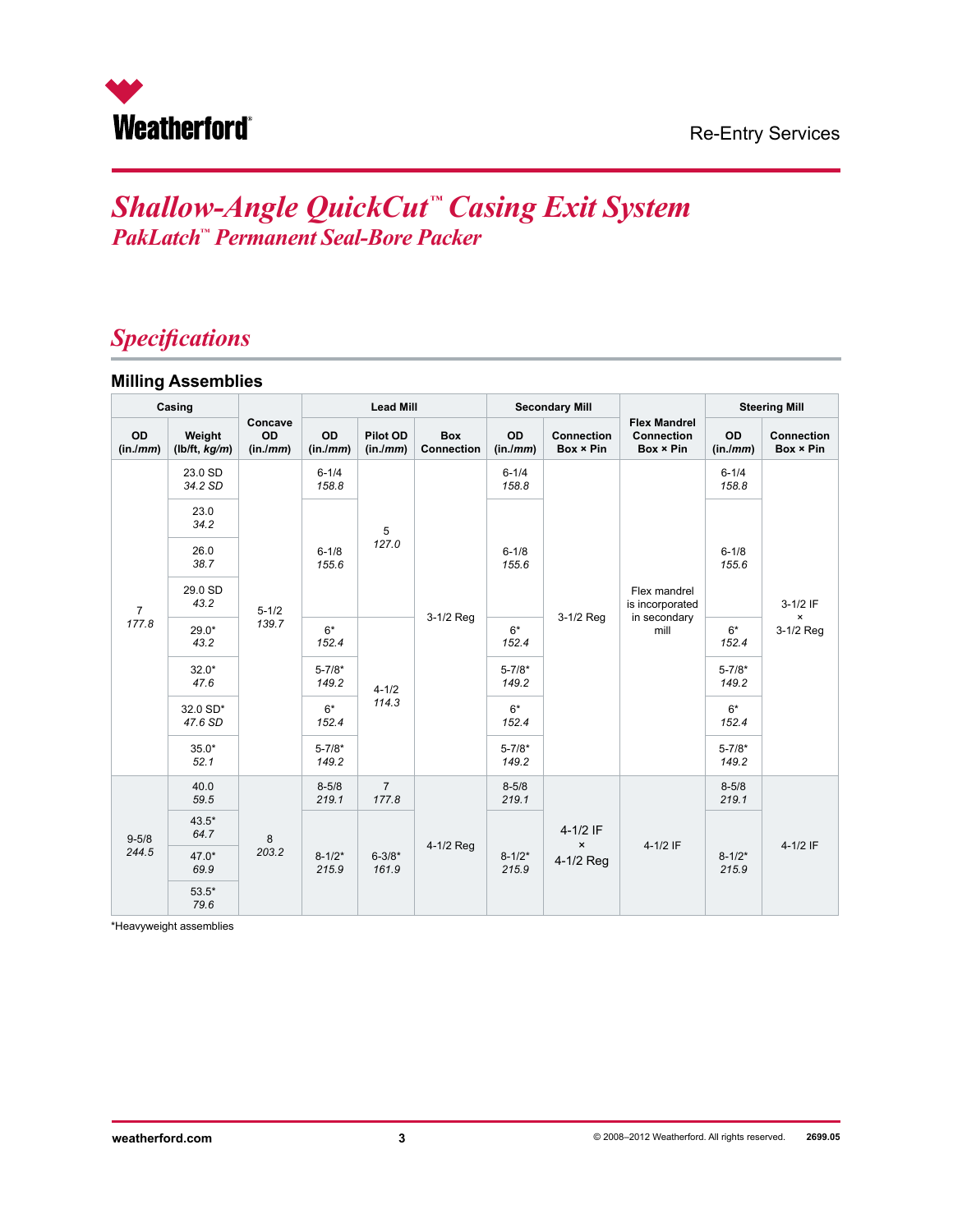

### *Specifications (continued)*

#### **Packers**

| <b>Pressure and Temperature Ratings</b>     |                    |                            |               |  |  |
|---------------------------------------------|--------------------|----------------------------|---------------|--|--|
|                                             | <b>Packer Size</b> |                            |               |  |  |
| <b>Ratings</b>                              | $5-1/2$ in.        | 7 in.                      | $9 - 5/8$ in. |  |  |
| Pressure from above (psi, kPa)              |                    | 5,000                      |               |  |  |
| Pressure from below (psi, kPa)              |                    | 34,470                     |               |  |  |
| Minimum temperature $(^{\circ}F/^{\circ}C)$ |                    | $150^\circ$<br>$66^\circ$  |               |  |  |
| Maximum temperature (°F/°C)                 |                    | $275^\circ$<br>$135^\circ$ |               |  |  |

| Axial Release Pressure <sup>1</sup>            |             |                  |               |  |  |
|------------------------------------------------|-------------|------------------|---------------|--|--|
| Packer size                                    | $5-1/2$ in. | 7 in.            | $9 - 5/8$ in. |  |  |
| Nominal shear value (lbf/daN)                  |             | 60.000<br>26.689 |               |  |  |
| Piston area (in. $^{2}/cm^{2}$ )               | 11.0        | 20.6             | 44.2          |  |  |
|                                                | 71.0        | 132.9            | 285.2         |  |  |
| Pressure rating from below with                | 5.435       | 3.049            | 1,357         |  |  |
| standard shear ring <sup>2</sup> (psi, $kPa$ ) | 37.473      | 21.022           | 9.356         |  |  |
| Maximum shear value <sup>3</sup> (lbf/daN)     | 60,000      | 80,000           | 100,000       |  |  |
|                                                | 26.689      | 35.590           | 44.482        |  |  |

1 Values represent axial release using a standard shear mechanism. Axial release can be increased or decreased by adjusting the thickness of the shear mechanism. 2 Pressure from below, working against the piston area, determines the axial release. This value is determined by dividing the nominal shear value by the piston area.

Example: 60,000 lb / 44.2 in.<sup>2</sup> = 1,357 psi.<br><sup>3</sup>Maximum shear value can only be achieved with a special-order shear ring.

| Formula for Determining Overpull Required for Releasing the Tool |                                                                                     |                                                                                     |  |  |  |
|------------------------------------------------------------------|-------------------------------------------------------------------------------------|-------------------------------------------------------------------------------------|--|--|--|
| Step                                                             | Formula                                                                             | Example for Reservoir with Pressure of 1,000 psi (69 Bars)                          |  |  |  |
|                                                                  | Reservoir pressure from below × piston<br>area = shear load resulting from pressure | 1,000 psi x 44.2 in $2 = 44,200$ lbs<br>6,895 kPa x 0.01 x 285.2 cm2 = 19,664 daN   |  |  |  |
|                                                                  | Shear value - shear load resulting from<br>pressure = overpull                      | 60,000 lb $-$ 44,200 lb = 15,800 lb overpull<br>26,689 daN - 19,664 daN = 7,025 daN |  |  |  |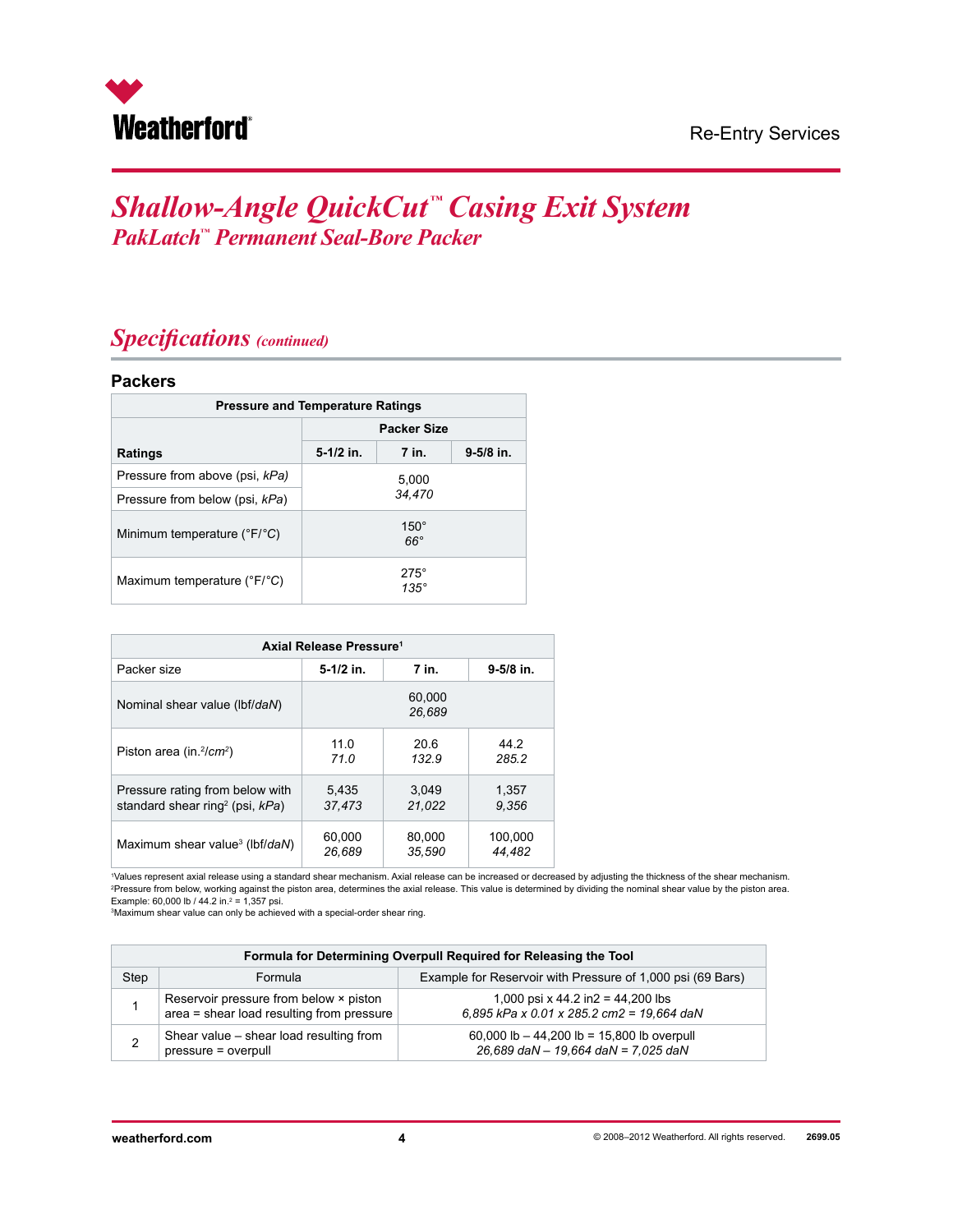

## *Specifications (continued)*

| <b>Packers</b>                                 |                                   |                    |                    |  |  |
|------------------------------------------------|-----------------------------------|--------------------|--------------------|--|--|
| Casing size (in./mm)                           | $5 - 1/2$                         | 7                  | $9 - 5/8$          |  |  |
|                                                | 139.7                             | 177.8              | 244.5              |  |  |
| Casing weight (lb/ft, kg/m)                    | 20 to 23                          | 20 to 32           | 40.0 to 53.5       |  |  |
|                                                | 29.8 to 34.2                      | 29.8 to 47.6       | 59.5 to 79.6       |  |  |
| PakLatch packer                                |                                   |                    |                    |  |  |
| Maximum OD (in./mm)                            | 4.440                             | 5.870              | 8.250              |  |  |
|                                                | 112.8                             | 149.1              | 209.6              |  |  |
| Minimum ID (in./mm)                            | 2.688                             | 4.000              | 6.000              |  |  |
|                                                | 68.30                             | 102.4              | 153.2              |  |  |
| Maximum torque (ft-lb/N•m)                     | 5,000                             | 7,500              | 10,000             |  |  |
|                                                | 6,779                             | 10,169             | 13,558             |  |  |
| Maximum pressure differential (psi/kPa)*       | 5,000 at 275°F<br>34.470 at 135°C |                    |                    |  |  |
| QuickCut whipstock                             |                                   |                    |                    |  |  |
| Mill range OD (in./mm)                         | 4,500 to 4,625                    | 5,875 to 6,250     | 8,375 to 8,625     |  |  |
|                                                | 114,300 to 117,475                | 149.225 to 158.750 | 212.725 to 219.075 |  |  |
| Shear value (lbf/daN), mill from whipstock     | 14,000                            | 28,000 to 43,000   | 40,000 to 59,000   |  |  |
|                                                | 6.228                             | 12,455 to 19,127   | 17,793 to 26,245   |  |  |
| <b>PakLatch latch assembly</b>                 |                                   |                    |                    |  |  |
| Stab-in force (lbf/daN), latch into packer     | $5,000$<br>2.224                  |                    |                    |  |  |
| Shear release nominal force (lbf/daN), unlatch | 60,000                            |                    |                    |  |  |
| from packer                                    | 26,689                            |                    |                    |  |  |
| Pressure rating from below with standard       | 5,435                             | 3,049              | 1,357              |  |  |
| shear ring (psi, kPa)                          | 37,473                            | 21,022             | 9.356              |  |  |
| Maximum OD (in./mm)                            | 4.43                              | 5.87               | 8.24               |  |  |
|                                                | 112.6                             | 149.1              | 209.4              |  |  |
| Minimum ID (in./mm)                            | 1.75                              | 2.69               | 3.75               |  |  |
|                                                | 44.4                              | 68.3               | 95.2               |  |  |
| Re-entry guide                                 |                                   |                    |                    |  |  |
| Minimum ID (in./ <i>mm</i> )                   | 1.50                              | 2.50               | 2.25               |  |  |
|                                                | 38.1                              | 63.5               | 57.2               |  |  |
| Maximum OD (in./mm)                            | 3.45                              | 4.65               | 6.50               |  |  |
|                                                | 87.6                              | 119.9              | 165.1              |  |  |
| Face angle                                     | $6^{\circ}$                       |                    |                    |  |  |
| Running tool OD (in./mm)                       | 4.50                              | 5.75               | 8.13               |  |  |
|                                                | 114.3                             | 146.1              | 206.5              |  |  |

\*Or 80% of casing pressure rating if less than these values. Latch shear-ring value may reduce maximum pressure differential.